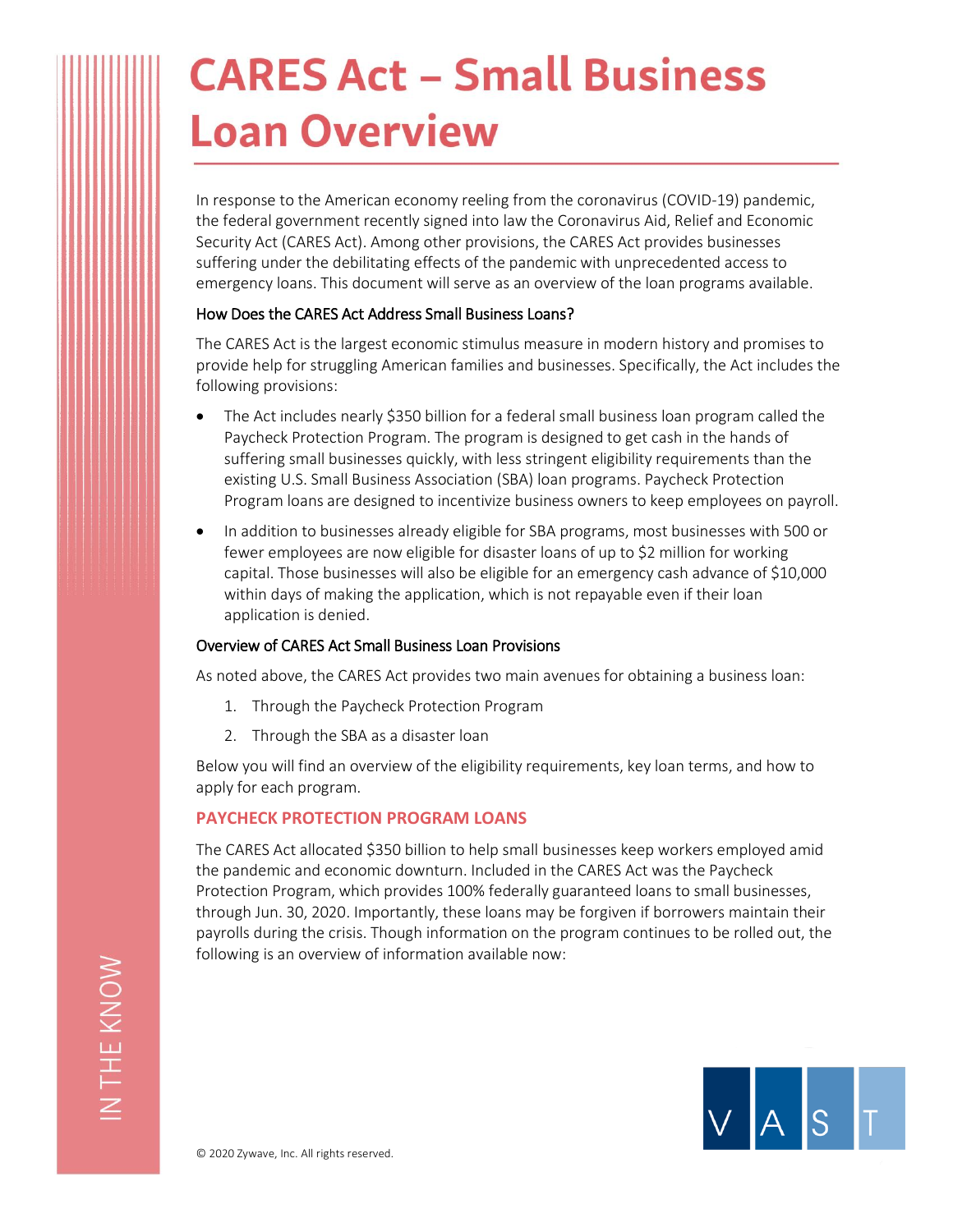# Eligibility

You are eligible for a loan under this program if you are:

- A small business that was in operation on Feb. 15, 2020, with fewer than 500 employees (The 500 employee threshold includes all employees: full-time, part-time and any other status.)
- A small business that otherwise meets the SBA's size standard
- A 501(c)(3) with fewer than 500 employees
- An individual who operates as a sole proprietor
- An individual who operates as an independent contractor
- An individual who is self-employed and who regularly carries on any trade or business
- A tribal business concern that meets the SBA size standard
- $\bullet$  A 501(c)(19) Veterans Organization that meets the SBA size standard

# Terms of the Loan

The terms of a Paycheck Protection Program loan are as follows:

- The amount of a Paycheck Protection Program loan available to each borrower is 2.5 times the borrower's average monthly payroll costs, not to exceed \$10 million.
- Paycheck Protection Program loans require no collateral, have a maximum 10-year term, and an interest rate of no more than 4%.
- The loans are available to eligible companies to be used for the following costs incurred from Feb. 15, 2020 through Jun. 30, 2020: payroll (including salary, wage, parental, family, medical or sick leave, and more); health care benefits and related insurance premiums; employee compensation; mortgage interest obligations; and rent and utilities.
- A borrower of a Paycheck Protection Program loan is eligible for loan forgiveness equal to the amount spent during the eight-week period after the date of the original loan for rent on a leasing agreement, payroll costs (including wages for USA employees capped at \$100,000 per employee), mortgage interest and utilities. The amount forgiven may be reduced if the borrower reduces the number of employees, or salaries and wages of employees. Borrowers must apply through their lender for forgiveness on the loan.

#### How to Apply for a Paycheck Protection Program Loan

The application has been posted on the Treasury Department's CARES Act [resource page.](https://home.treasury.gov/policy-issues/top-priorities/cares-act/assistance-for-small-businesses) The SBA has a network of 1,800 approved lenders that process small business loans. If you are interested in a Paycheck Protection Program loan, you should first contact your bank to see if it is an SBA-approved lender. If your bank is not an SBA-approved lender, you ca[n contact the SBA](https://www.sba.gov/funding-programs/loans) to find one.

#### **SBA ECONOMIC INJURY DISASTER LOANS**

Another option for small businesses is the SBA's existing Economic Injury Disaster Loan (EIDL) Program, which was expanded by the CARES Act and provides for longer-term loans with favorable borrowing terms. Companies in all 50 states, District of Columbia, and some U.S. territories are typically eligible for EDIL loans relating to economic injury caused by the COVID-19 pandemic, and will be available until Dec. 31, 2020.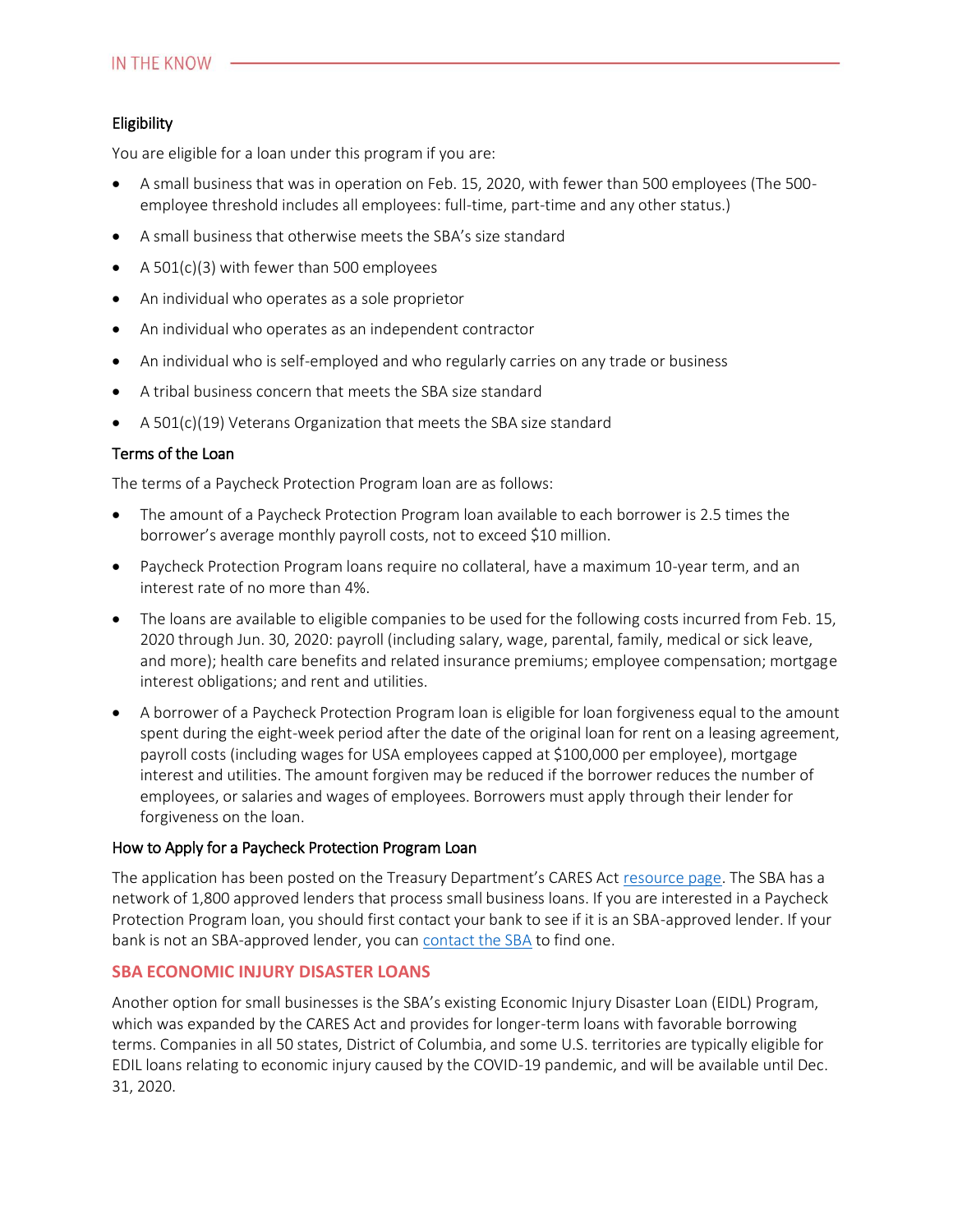# Eligibility

The CARES Act expanded EIDL loan eligibility for the period between Jan. 31, 2020, and Dec. 31, 2020, to include:

- Businesses with 500 or fewer employees
- Sole proprietorships and independent contractors with or without employees
- Private nonprofits and cooperatives
- Tribal small business concerns and ESOPs with 500 or fewer employees

If your business meets the aforementioned requirements and your revenues have suffered substantial economic injury from COVID-19, your business is eligible no matter your line of business.

#### Terms of the Loan

The terms of an EIDL loan are outlined below:

- The amount of an EIDL loan available to each borrower is the business's actual economic injury as determined by the SBA, not to exceed \$2 million.
- EIDL loans under the CARES Act do not require personal guarantees for loans up to \$200,000, but the SBA will take a collateral interest in your business's assets to the extent available.
- The interest rate on EIDL loans is 3.75% fixed for small businesses and 2.75% for nonprofits. EIDL loans have up to a 30-year term. Specific terms will be determined on a case-by-case basis, based upon each borrower's ability to repay the loan.
- EIDL loans may be used for payroll, debts and to pay obligations that cannot be met due to the pandemic.
- Your business may be approved for an EIDL loan based on credit score alone, without being required to submit tax returns.

The CARES Act also permits applicants to request an advance of up to \$10,000 which may be used to keep employees on payroll, to pay for sick leave, meet increased production costs, or pay business obligations. If you apply, the advance should be paid to your business within three days. This advance, available backdated from Jan.31, 2020 to Dec. 31, 2020, is not required to be repaid even if your application is denied. To access this advance, borrowers **must** first apply for an EIDL and then request the advance.

#### How to Apply for an SBA Economic Injury Disaster Loan

EIDL loans are available directly from the SBA. They have introduced a streamlined application process, which you can acces[s here.](https://covid19relief.sba.gov/#/) Additionally, SBA resource partners are available to help guide you through the EIDL application process. You can find the nearest Small Business Development Center (SBDC), Women's Business Center, or SCORE mentorship chapter [here.](https://www.sba.gov/local-assistance/find/)

#### **WHAT'S NEXT?**

It is clear that both Paycheck Protection Program loans and SBA EIDL loans provide very favorable terms to prospective borrowers. Eligible small businesses who have been economically impacted by the COVID-19 pandemic would be wise to consider taking advantage of such programs.

Businesses interested in the Paycheck Protection Program loans should consult with their banker(s). In the meantime, those also interested in the EIDL loans should evaluate with its advisors whether they are eligible. If so, businesses can consider gathering all relevant company documents and financial